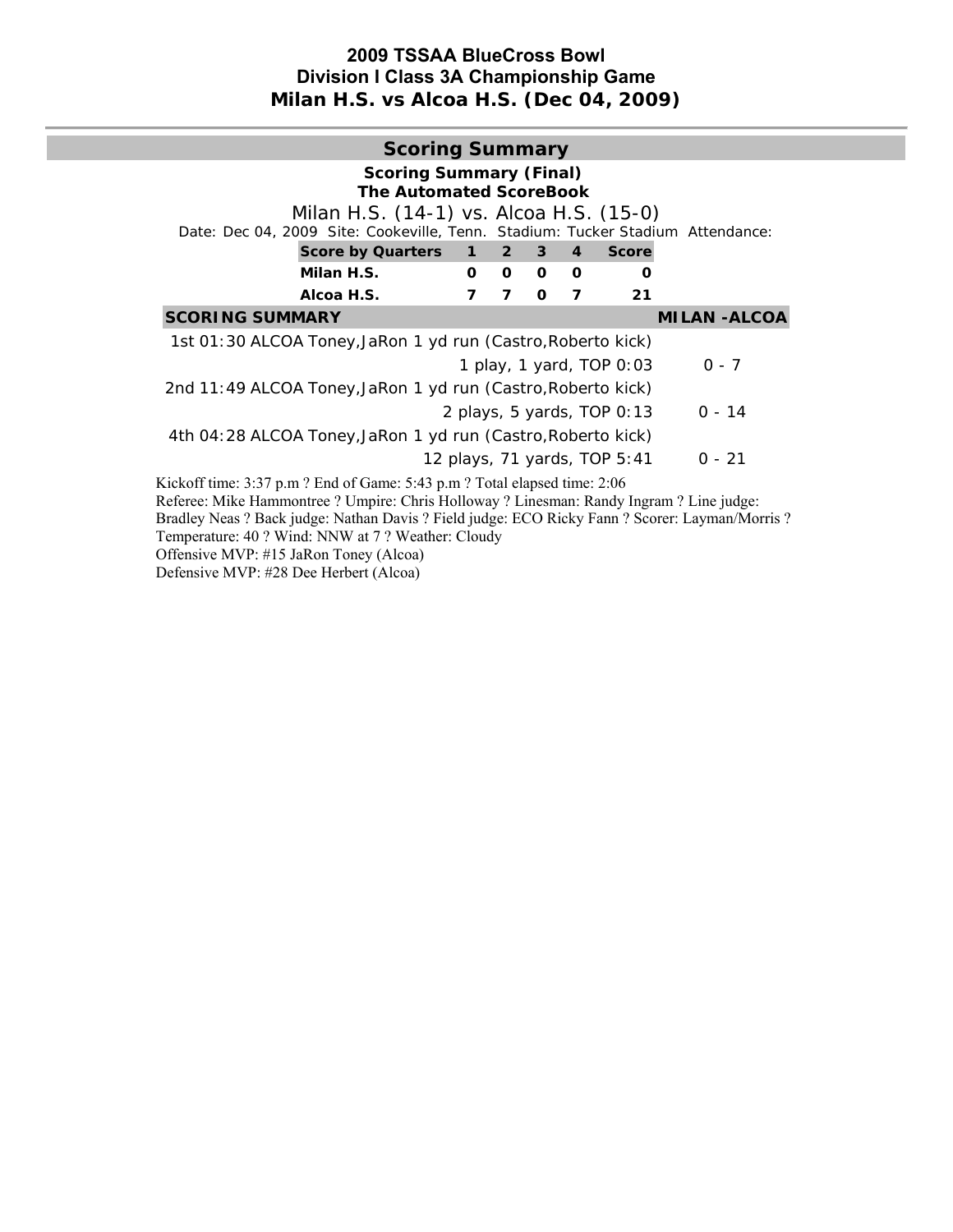## **Team Statistics**

# **Team Statistics (Final)**

**The Automated ScoreBook**  (Dec 04, 2009 at Cookeville, Tenn.)

|                                              | Milan H.S. vs Alcoa H.S. |                        |  |
|----------------------------------------------|--------------------------|------------------------|--|
| <b>Team Totals</b>                           |                          | <b>MILAN ALCOA</b>     |  |
| <b>FIRST DOWNS</b>                           | 11                       | 9                      |  |
| Rushing                                      | 6                        | 8                      |  |
| Passing                                      | 5                        | O                      |  |
| Penalty                                      | 0                        | 1                      |  |
| NET YARDS RUSHING                            | 88                       | 171                    |  |
| Rushing Attempts                             | 46                       | 40                     |  |
| Average Per Rush                             | 1.9                      | 4.3                    |  |
| <b>Rushing Touchdowns</b>                    | 0                        | 3                      |  |
| Yards Gained Rushing                         | 110                      | 177                    |  |
| Yards Lost Rushing                           | 22                       | 6                      |  |
| NET YARDS PASSING                            | 100                      | O                      |  |
| Completions-Attempts-Int                     | $7 - 15 - 2$             | $0 - 1 - 0$            |  |
| Average Per Attempt                          | 6.7                      | 0.0                    |  |
| Average Per Completion                       | 14.3                     | 0.0                    |  |
| Passing Touchdowns                           | 0                        | 0                      |  |
| <b>TOTAL OFFENSE YARDS</b>                   | 188                      | 171                    |  |
| Total offense plays                          | 61                       | 41                     |  |
| Average Gain Per Play                        | 3.1                      | 4.2                    |  |
| <b>Fumbles: Number-Lost</b>                  | $3 - 2$                  | $1 - 1$                |  |
| <b>Penalties: Number-Yards</b>               | 3-12                     | $0 - 0$                |  |
| <b>PUNTS-YARDS</b>                           | 5-192                    | 5-177                  |  |
| Average Yards Per Punt                       | 38.4                     | 35.4                   |  |
| Net Yards Per Punt                           | 34.4                     | 35.4                   |  |
| Inside 20                                    | 1                        | 2                      |  |
| 50+ Yards                                    | 0                        | 1                      |  |
| Touchbacks                                   | 1                        | 0                      |  |
| Fair catch                                   | 0                        | O                      |  |
| <b>KICKOFFS-YARDS</b>                        | 1-59                     | $4 - 192$              |  |
| Average Yards Per Kickoff                    | 59.0                     | 48.0                   |  |
| Net Yards Per Kickoff                        | 22.0                     | 34.0                   |  |
| Touchbacks                                   | 0                        | 0                      |  |
| Punt returns: Number-Yards-TD                | $0 - 0 - 0$              | $0 - 0 - 0$            |  |
| Average Per Return                           | 0.0                      | 0.0                    |  |
| Kickoff returns: Number-Yds-TD 4-56-0 1-37-0 |                          |                        |  |
| Average Per Return                           | 14.0                     | 37.0                   |  |
| <b>Interceptions: Number-Yds-TD</b>          |                          | $0 - 0 - 0$ 2-13-0     |  |
| Fumble Returns: Number-Yds-TD                |                          | $0 - 0 - 0 1 - 15 - 0$ |  |
| Miscellaneous Yards                          | 0                        | 0                      |  |
| <b>Possession Time</b>                       | 27:58                    | 20:02                  |  |
| 1st Quarter                                  | 7:00                     | 5:00                   |  |
| 2nd Quarter                                  | 8:47                     | 3:13                   |  |
| 3rd Quarter                                  | 6:53                     | 5:07                   |  |
| 4th Quarter                                  | 5:18                     | 6:42                   |  |
| <b>Third-Down Conversions</b>                | 7 of 17                  | 1 of 6                 |  |
| <b>Fourth-Down Conversions</b>               | 2 of 3                   | $0$ of $0$             |  |
| <b>Red-Zone Scores-Chances</b>               | 0-1                      | $3 - 4$                |  |
| Sacks By: Number-Yards                       | 0-0                      | 2-10                   |  |
| <b>PAT Kicks</b>                             | 0-0                      | $3 - 3$                |  |
| <b>Field Goals</b>                           | 0-0                      | $0-0$                  |  |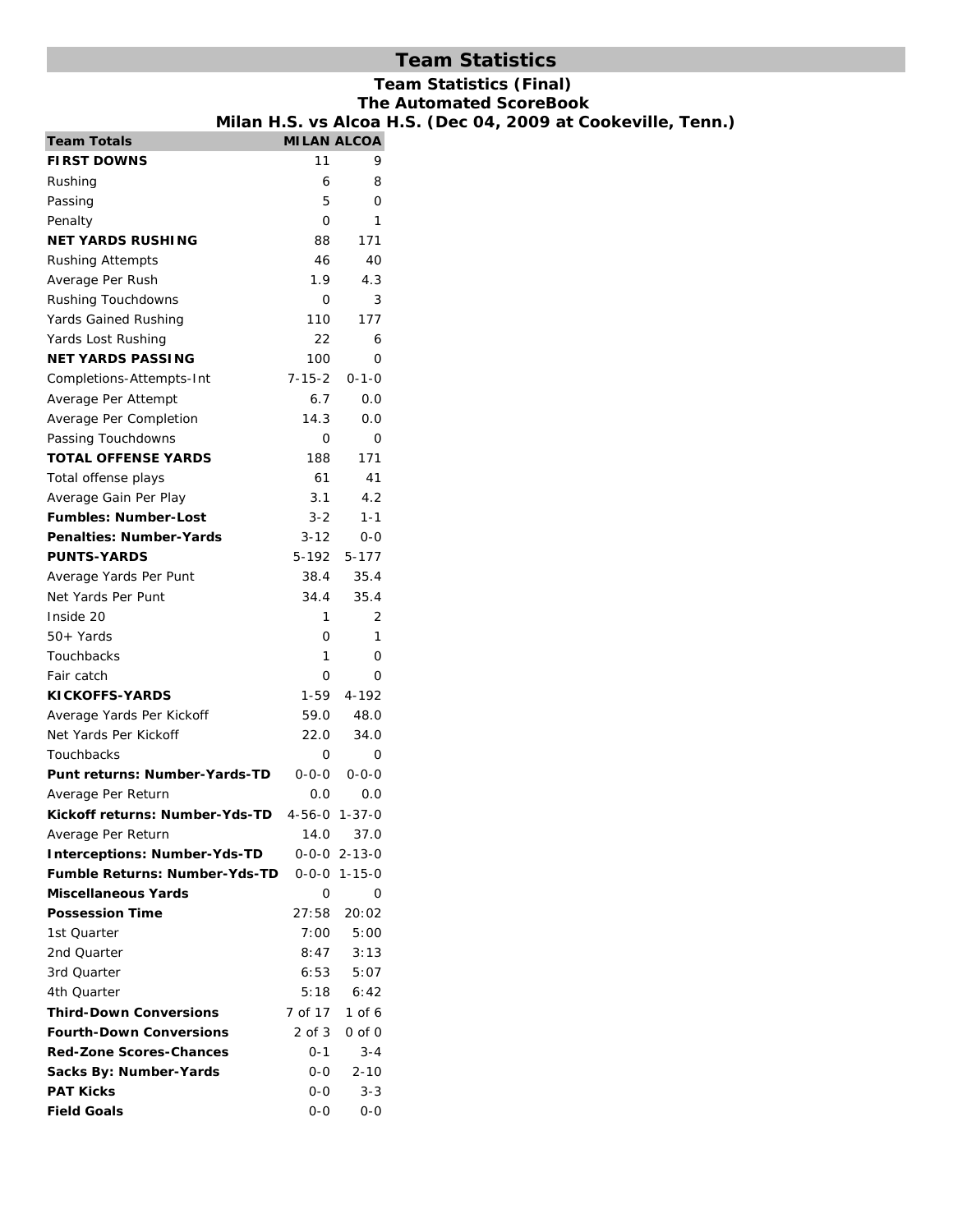# **Individual Statistics**

**Individual Statistics (Final) The Automated ScoreBook** 

**Milan H.S. vs Alcoa H.S. (Dec 04, 2009 at Cookeville, Tenn.)**

| <b>RUSHING</b>     |              | No. Gain Loss Net TD Lg Avg. |   |       |   |   |                       |
|--------------------|--------------|------------------------------|---|-------|---|---|-----------------------|
| Gilbert.Jobrons 34 |              | 86                           |   | 779   | 0 |   | 8 2.3                 |
| Williamson, Aver   |              | 19<br>6                      | 0 | - 19  |   |   | $0 \quad 4 \quad 3.2$ |
| Adkisson, Tim      | 2            | $\mathcal{P}$                |   |       |   |   | 0 2 0 2 1.0           |
| Nance, Rodney      | $\mathbf{1}$ | $\mathcal{P}$                |   |       |   |   | 0 2 0 2 2.0           |
| Ryan, Zach         | 3            |                              |   |       |   |   | $15 - 14$ 0 1 $-4.7$  |
| Totals             | 46.          | 110                          |   | 22 88 | 0 | 8 | 1.9                   |

## **PASSING Cmp-Att-Int Yds TD Long Sack**

| <b>RECEIVING</b> |              | No. Yds TD Lg |      |               |
|------------------|--------------|---------------|------|---------------|
| Totals           | 7-15-2 100 0 |               | - 37 | - 2           |
| Ryan, Zach       | 7-15-2       | 100 0         | - 37 | $\mathcal{L}$ |

| Moore, Dominique |              |               | 2 51 0 37      |
|------------------|--------------|---------------|----------------|
| Adkisson, Tim    |              |               | 2 29 0 18      |
| Vandiver, Beau   |              |               | $1 \t14 \t014$ |
| Williamson, Aver | $\mathbf{1}$ | $\mathcal{S}$ | O.<br>3        |
| Gilbert, Jobrons | $\mathbf{1}$ | $\mathcal{R}$ | 0 3            |
| Totals           |              |               | 7 100 0 37     |

#### **PUNTING No. Yds Avg Long In20 TB**

|         | Moody,Rick 5 192 38.4 49 |  |  |
|---------|--------------------------|--|--|
| Totals… | 5 192 38.4 49            |  |  |

|                                           |          |  | <b>Punts</b> Kickoffs Intercept |  |  |
|-------------------------------------------|----------|--|---------------------------------|--|--|
| ALL RETURNS No Yds Lg No Yds Lg No Yds Lg |          |  |                                 |  |  |
| Adkisson, Tim 0 0 0 1 22 22 0 0 0         |          |  |                                 |  |  |
| Milan,Trey                                |          |  | 0 0 0 1 17 17 0 0 0             |  |  |
| Nance, Rodney 0 0 0 2 17 17 0 0 0         |          |  |                                 |  |  |
| Totals                                    | $\Omega$ |  | 0 0 4 56 22 0 0 0               |  |  |
| ALL PURPOSE Rush Rev KR PR IR Total       |          |  |                                 |  |  |

| ALL FUNFUJL      | RUSILRUV RR FR IR TULAI |           |          |          |          |       |  |
|------------------|-------------------------|-----------|----------|----------|----------|-------|--|
| Gilbert, Jobrons | 79                      | 3         | 0        | O        | Ω        | 82    |  |
| Adkisson, Tim    | $\mathcal{P}$           |           | 29 22    | $\Omega$ | O        | 53    |  |
| Moore, Dominique | O                       | 51        | $\Omega$ | O        | 0        | 51    |  |
| Williamson, Aver | 19                      | 3         | $\Omega$ | O        | O        | 22    |  |
| Nance, Rodney    | $\mathcal{P}$           |           | 0.17     | O        | O        | 19    |  |
| Milan, Trey      | 0                       |           | 0.17     | 0        | O        | 17    |  |
| Vandiver, Beau   | O                       | 14        | $\Omega$ | O        | $\Omega$ | 14    |  |
| Ryan, Zach       | $-14$                   | O         | O        | O        | O        | $-14$ |  |
| Totals           |                         | 88 100 56 |          | O        | O        | 244   |  |
|                  |                         |           |          |          |          |       |  |

| KICKOFFS No. Yds TB OB Avg. |  |  |
|-----------------------------|--|--|
| Moody, Rick 1 59 0 0 59.0   |  |  |

**Milan H.S. Alcoa H.S.**

| <b>RUSHING</b>                |                |          | No. Gain Loss Net TD Lg Avg. |               |                   |                                     |
|-------------------------------|----------------|----------|------------------------------|---------------|-------------------|-------------------------------------|
| Toney,JaRon 27 137            |                |          |                              | 3 1 3 4 3 2 0 |                   | 5.0                                 |
| Tallent,Austin 5              |                | 25       |                              | 0 25 0 20     |                   | 5.0                                 |
| Tyson, Taharin 6 15           |                |          |                              |               |                   | $0$ 15 0 7 2.5                      |
| Koko,Ezekial                  | $\overline{1}$ | $\Omega$ |                              | $\Omega$      | $0\quad 0\quad 0$ | 0.0                                 |
| TEAM                          | 1              | $\Omega$ |                              |               |                   | $3 - 3 0 0 - 3.0$                   |
| Totals…                       |                | 40 177   |                              |               |                   | 6 171 3 20 4.3                      |
| <b>PASSING</b>                |                |          |                              |               |                   | <b>Cmp-Att-Int Yds TD Long Sack</b> |
| $Tallont$ Austin $0.10$ $0.0$ |                |          |                              |               | <sup>n</sup>      | $\cap$                              |

| Tallent,Austin | $O - 1 - O$ | n n               | - 0       | - റ |
|----------------|-------------|-------------------|-----------|-----|
| Totals…        | $0 - 1 - 0$ | $\Omega$ $\Omega$ | $\bigcap$ | - ೧ |

| <b>RECEIVING No. Yds TD Lg</b> |                     |  |
|--------------------------------|---------------------|--|
| Totals                         | $0 \quad 0 \quad 0$ |  |

| <b>PUNTING</b>                |  | No. Yds Avg Long In20 TB |     |
|-------------------------------|--|--------------------------|-----|
| Robinson, Tyler 5 177 35.4 58 |  |                          | 2 O |
| Totals                        |  | 5 177 35.4 58            | 2 O |

|                                           |          |  |  | Punts Kickoffs Intercept |  |
|-------------------------------------------|----------|--|--|--------------------------|--|
| ALL RETURNS No Yds Lg No Yds Lg No Yds Lg |          |  |  |                          |  |
| Robinson, Daniel 0 0 0 0 0 0 1 1 1        |          |  |  |                          |  |
| Isom, Steven                              |          |  |  | 0 0 0 0 0 0 1 12 12      |  |
| Toney, JaRon                              | $\Omega$ |  |  | 0 0 1 37 37 0 0 0        |  |
| Totals                                    |          |  |  | 0 0 1 37 37 2 13 12      |  |

| ALL PURPOSE Rush Rcv KR PR IR Total |     |   |      |          |                          |                   |
|-------------------------------------|-----|---|------|----------|--------------------------|-------------------|
| Toney, JaRon                        | 134 |   | 0.37 | O        | Ω                        | 171               |
| Tallent, Austin                     | 25  | 0 | 0    | O        | O                        | 25                |
| Tyson, Taharin                      | 15  | O | O    | O        | O                        | 15                |
| Isom, Steven                        | O   | ∩ | 0    |          | O 12                     | $12 \overline{ }$ |
| Robinson, Daniel                    | 0   | ∩ | 0    | $\Omega$ | $\overline{\phantom{1}}$ | $\mathbf{1}$      |
| <b>TEAM</b>                         | -3  | O | O    | 0        | - റ                      | -3                |
| Totals                              | 171 |   | 0.37 |          | 0.13                     | 221               |

### **FIELD GOAL ATTEMPTS FIELD GOAL ATTEMPTS**

| <b>KICKOFFS</b> |  |  | No. Yds TB OB Ava. |
|-----------------|--|--|--------------------|
| Castro, Roberto |  |  | 4 192 0 0 48.0     |

**FUMBLES:** Milan H.S.-Gilbert,Jobrons 2-1; Ryan,Zach 1-1. Alcoa H.S.-Tallent,Austin 1-1.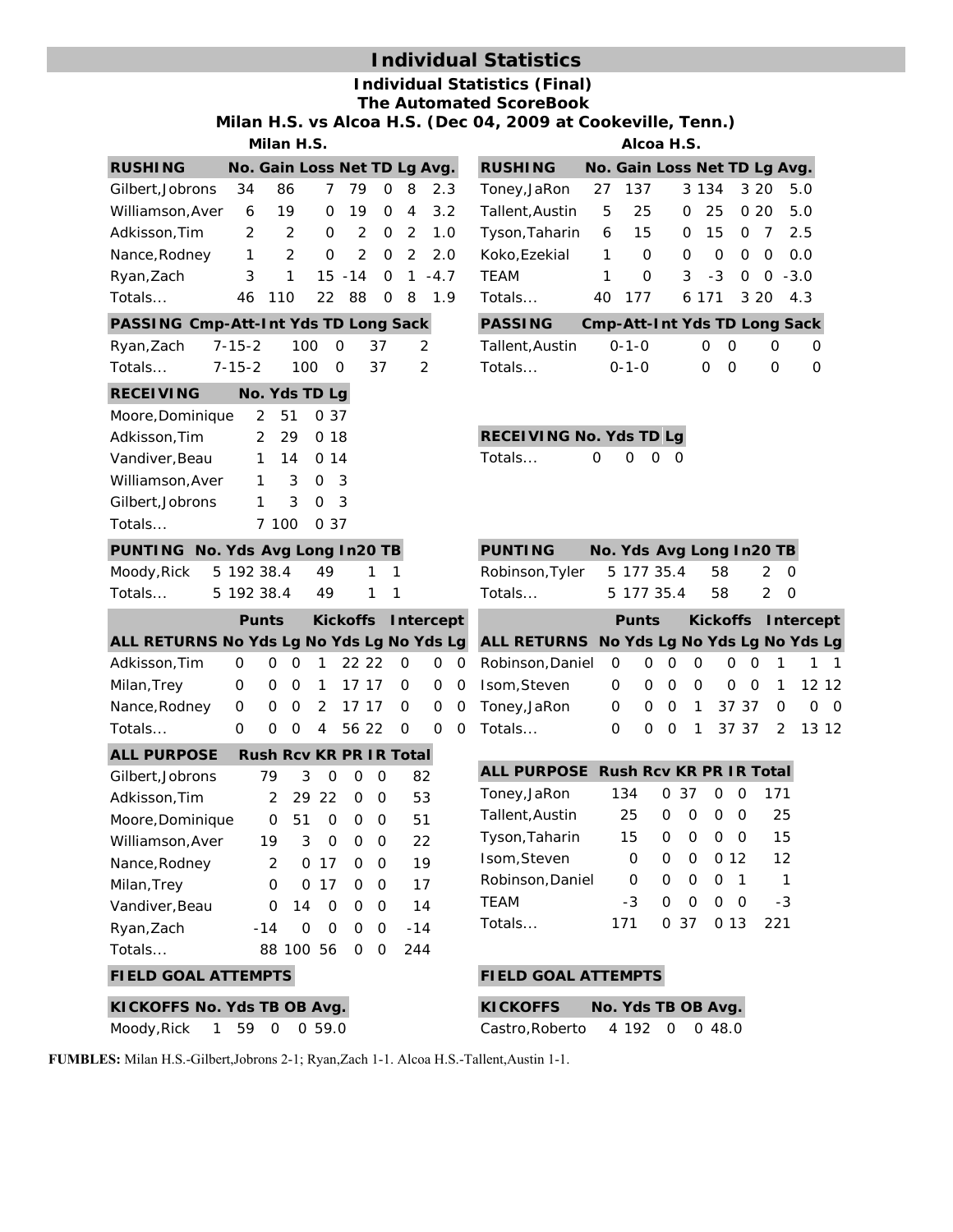## **Drive Chart**

### **Drive Chart (Final) The Automated ScoreBook Milan H.S. vs Alcoa H.S. (Dec 04, 2009 at Cookeville, Tenn.)**

|                                          |  |  | <b>Drive Started</b> |             |            |                         | <b>Drive Ended</b>                                     |                 |              | <b>Consumed</b>                                                     |  |
|------------------------------------------|--|--|----------------------|-------------|------------|-------------------------|--------------------------------------------------------|-----------------|--------------|---------------------------------------------------------------------|--|
| Team Otr Spot Time Obtained              |  |  |                      |             |            | Spot Time               |                                                        | <b>How Lost</b> |              | PI-Yds TOP RZ                                                       |  |
| MILAN 1st M30 12:00 Kickoff              |  |  |                      |             |            | M36 09:53               | Punt                                                   |                 | $3 - 6$      | 2:07                                                                |  |
| MILAN 1st M10 07:44 Punt                 |  |  |                      |             |            | M50 04:58               | Punt                                                   |                 | $6 - 40$     | 2:46                                                                |  |
| MILAN 1st M05 02:12 Fumble               |  |  |                      |             |            | M08 01:33               |                                                        | Interception    | $2 - 3$      | 0:39                                                                |  |
| MILAN 1st M24 01:30 Kickoff              |  |  |                      |             |            | M20 00:02               | Fumble                                                 |                 |              | $3 - -4$ 1:28                                                       |  |
| MILAN 2nd M39 11:49 Kickoff              |  |  |                      |             |            | A47 09:30               | Punt                                                   |                 | $5 - 14$     | 2:19                                                                |  |
| MILAN 2nd A41 08:10 Punt                 |  |  |                      |             | A11        | 03:15                   | Downs                                                  |                 |              | 11-30 4:55 $#$                                                      |  |
| MILAN 2nd M41 01:37 Punt                 |  |  |                      |             |            | M40 00:04               | Punt                                                   |                 | $3 - -1$     | 1:33                                                                |  |
| MILAN 3rd M40 12:00 Possession M40 12:00 |  |  |                      |             |            |                         | Kickoff                                                |                 | $0 - 0$      | 0:00                                                                |  |
| MILAN 3rd M11 08:51 Punt                 |  |  |                      |             | A22        | 02:20                   | Fumble                                                 |                 |              | $15-67$ 6:31                                                        |  |
| MILAN 3rd M47 00:22 Punt                 |  |  |                      |             |            | A40 10:09               |                                                        | Interception    |              | $6-13$ $2:13$                                                       |  |
| MILAN 4th M11 04:28 Kickoff              |  |  |                      |             |            | M26 01:01               | Punt                                                   |                 | $7 - 15$     | 3:27                                                                |  |
| ALCOA 1st A40 12:00 Possession A40       |  |  |                      |             |            | 12:00                   | Kickoff                                                |                 | $0 - 0$      | 0:00                                                                |  |
| ALCOA 1st A28 09:53 Punt                 |  |  |                      |             | A32        | 07:44                   | Punt                                                   |                 | $3 - 4$      | 2:09                                                                |  |
| ALCOA 1st A29                            |  |  | 04:58 Punt           |             |            | M05 02:12               | Fumble                                                 |                 | $6 - 66$     | 2:46#                                                               |  |
|                                          |  |  |                      |             |            |                         | ALCOA 1st M01 01:33 Interception M00 01:30 * TOUCHDOWN |                 | $1 - 1$      | 0:03#                                                               |  |
| ALCOA 1st M05 00:02 Fumble               |  |  |                      |             |            |                         | M00 11:49 * TOUCHDOWN                                  |                 | $2 - 5$      | 0:13#                                                               |  |
| ALCOA 2nd A20 09:30 Punt                 |  |  |                      |             | A22        | 08:10                   | Punt                                                   |                 | $3 - 2$      | 1:20                                                                |  |
| ALCOA 2nd A11 03:15 Downs                |  |  |                      |             |            | A20 01:37               | Punt                                                   |                 | $3 - 9$      | 1:38                                                                |  |
| ALCOA 2nd A11 00:04 Punt                 |  |  |                      |             | A08        | 00:00                   |                                                        | Possession      | $1 - 3$      | 0:04                                                                |  |
| ALCOA 3rd A38                            |  |  | 12:00 Kickoff        |             |            | M44 08:51               | Punt                                                   |                 | $5 - 18$     | 3:09                                                                |  |
| ALCOA 3rd A22 02:20 Fumble               |  |  |                      |             |            | A25 00:22               | Punt                                                   |                 | $3 - 3$      | 1:58                                                                |  |
|                                          |  |  |                      |             |            |                         |                                                        |                 |              | ALCOA 4th A29 10:09 Interception M00 04:28 * TOUCHDOWN 12-71 5:41 # |  |
| ALCOA 4th A35                            |  |  | 01:01 Punt           |             | A37        | 00:00                   |                                                        | End of half     | $2 - 2$      | 1:01                                                                |  |
|                                          |  |  | 1st                  | 2nd         | 3rd        | 4th                     | 1st                                                    | 2nd             |              |                                                                     |  |
| Milan H.S.                               |  |  | Qtr                  | <b>Qtr</b>  | Qtr        | Qtr                     | Half                                                   | Half            | Total        |                                                                     |  |
| Time of possession                       |  |  |                      |             |            |                         | 07:00 08:47 06:53 05:18 15:47 12:11                    |                 | 27:58        |                                                                     |  |
| 3rd Down Conversions 1/4                 |  |  |                      | 1/5         | 4/4        | 1/4                     | 2/9                                                    | 5/8             | 7/17         |                                                                     |  |
| Average field position                   |  |  | M17                  | M46         | M29        | M11                     | M29                                                    | M23             | M27          |                                                                     |  |
| 4th Down Conversions                     |  |  | O/O                  | 1/2         | O/O        | 1/1                     | 1/2                                                    | 1/1             | 2/3          |                                                                     |  |
|                                          |  |  | 1st                  | 2nd 3rd 4th |            |                         |                                                        | 1st 2nd         |              |                                                                     |  |
| Alcoa H.S.                               |  |  | Qtr                  | Qtr         | <b>Qtr</b> | Qtr                     | <b>Half</b>                                            | Half            | <b>Total</b> |                                                                     |  |
| Time of possession                       |  |  |                      |             |            | 05:00 03:13 05:07 06:42 | 08:13 11:49                                            |                 | 20:02        |                                                                     |  |
| 3rd Down Conversions                     |  |  | 0/1                  | 0/2         | 0/2        | 1/1                     | 0/3                                                    | 1/3             | 1/6          |                                                                     |  |
| Average field position                   |  |  | M38                  | A14         | A30        | A32                     | A41                                                    | A31             | A37          |                                                                     |  |
| 4th Down Conversions                     |  |  | 0/0                  | 0/0         | 0/0        | 0/0                     | 0/0                                                    | 0/0             | 0/0          |                                                                     |  |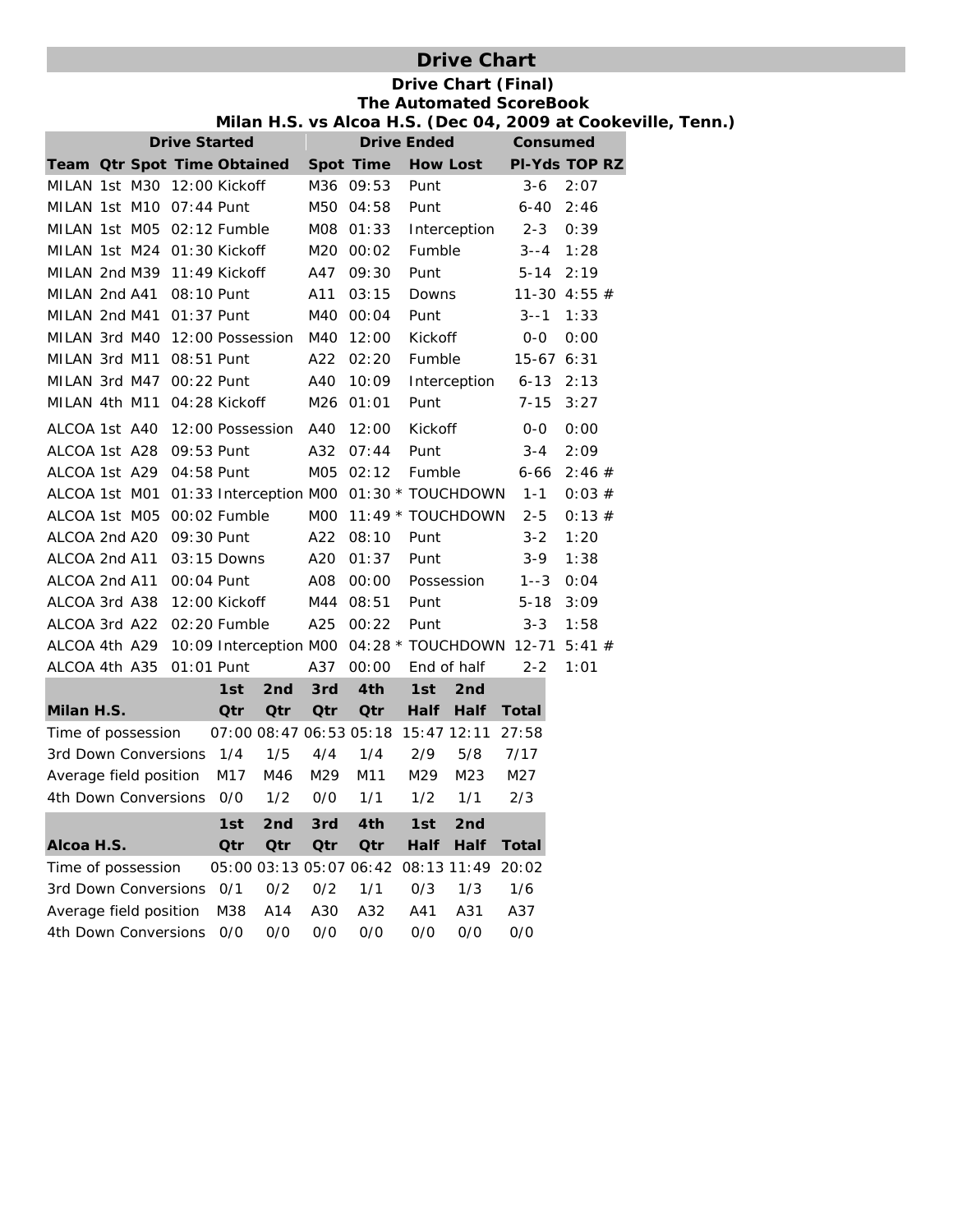|               |  |                      | Drive Chart (By Quarter)    |                  |           |                                          |             |                      |
|---------------|--|----------------------|-----------------------------|------------------|-----------|------------------------------------------|-------------|----------------------|
|               |  | <b>Drive Started</b> |                             |                  |           | <b>Drive Ended</b>                       | Consumed    |                      |
|               |  |                      | Team Qtr Spot Time Obtained |                  | Spot Time | <b>How Lost</b>                          |             | <b>PI-Yds TOP RZ</b> |
| ALCOA 1st A40 |  |                      | 12:00 Possession            | A40              | 12:00     | Kickoff                                  | $0 - 0$     | 0:00                 |
| MILAN 1st M30 |  |                      | 12:00 Kickoff               | M36              | 09:53     | Punt                                     | $3 - 6$     | 2:07                 |
| ALCOA 1st A28 |  | 09:53 Punt           |                             | A32              | 07:44     | Punt                                     | $3 - 4$     | 2:09                 |
| MILAN 1st M10 |  | 07:44 Punt           |                             | M50              | 04:58     | Punt                                     | $6 - 40$    | 2:46                 |
| ALCOA 1st A29 |  | 04:58 Punt           |                             |                  | M05 02:12 | Fumble                                   | $6 - 66$    | 2:46#                |
| MILAN 1st M05 |  |                      | 02:12 Fumble                | MO8              | 01:33     | Interception                             | $2 - 3$     | 0:39                 |
| ALCOA 1st M01 |  |                      |                             |                  |           | 01:33 Interception M00 01:30 * TOUCHDOWN | $1 - 1$     | 0:03#                |
| MILAN 1st M24 |  |                      | 01:30 Kickoff               | M20              | 00:02     | Fumble                                   | $3 - -4$    | 1:28                 |
| ALCOA 1st M05 |  |                      | 00:02 Fumble                | M <sub>O</sub> O |           | 11:49 * TOUCHDOWN                        | $2 - 5$     | 0:13#                |
| MILAN 2nd M39 |  |                      | 11:49 Kickoff               | A47              | 09:30     | Punt                                     | $5 - 14$    | 2:19                 |
| ALCOA 2nd A20 |  | 09:30 Punt           |                             | A22              | 08:10     | Punt                                     | $3 - 2$     | 1:20                 |
| MILAN 2nd A41 |  | 08:10 Punt           |                             | A11              | 03:15     | Downs                                    |             | 11-30 4:55 $#$       |
| ALCOA 2nd A11 |  |                      | $03:15$ Downs               | A20              | 01:37     | Punt                                     | $3-9$       | 1:38                 |
| MILAN 2nd M41 |  | $01:37$ Punt         |                             | M40              | 00:04     | Punt                                     | $3 - -1$    | 1:33                 |
| ALCOA 2nd A11 |  | 00:04 Punt           |                             | A08              | 00:00     | Possession                               | $1 - 3$     | 0:04                 |
| MILAN 3rd M40 |  |                      | 12:00 Possession            | M40              | 12:00     | Kickoff                                  | $0 - 0$     | 0:00                 |
| ALCOA 3rd A38 |  |                      | 12:00 Kickoff               | M44              | 08:51     | Punt                                     | $5 - 18$    | 3:09                 |
| MILAN 3rd M11 |  | 08:51 Punt           |                             | A22              | 02:20     | Fumble                                   | $15-676:31$ |                      |
| ALCOA 3rd A22 |  |                      | 02:20 Fumble                | A25              | 00:22     | Punt                                     | $3 - 3$     | 1:58                 |
| MILAN 3rd M47 |  | 00:22 Punt           |                             | A40              | 10:09     | Interception                             | $6 - 13$    | 2:13                 |
| ALCOA 4th A29 |  |                      | 10:09 Interception M00      |                  |           | 04:28 * TOUCHDOWN                        | $12 - 71$   | 5:41#                |
| MILAN 4th M11 |  |                      | 04:28 Kickoff               | M26              | 01:01     | Punt                                     | $7 - 15$    | 3:27                 |
| ALCOA 4th A35 |  | 01:01 Punt           |                             | A37              | 00:00     | End of half                              | $2 - 2$     | 1:01                 |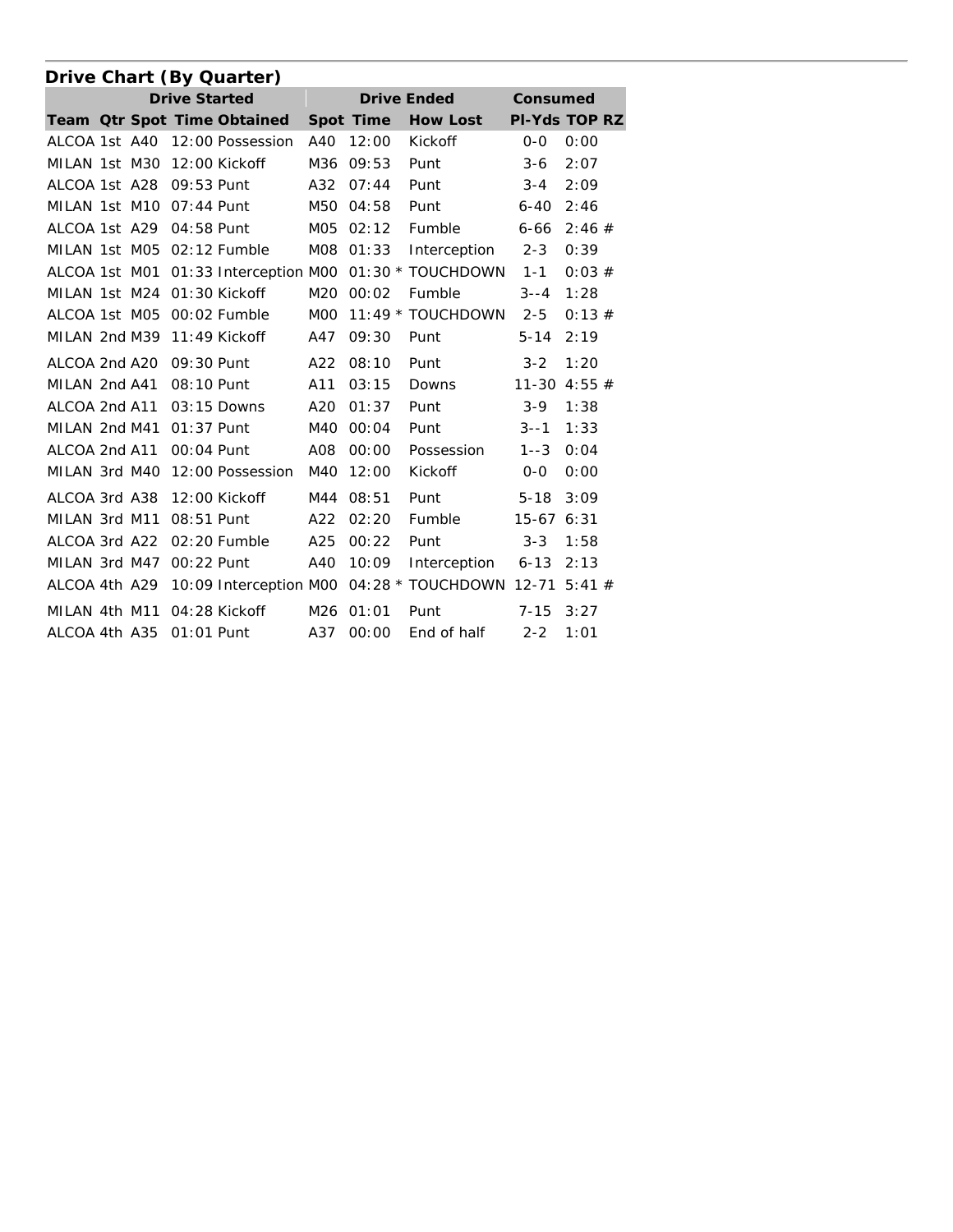|                     |   |                |    |       |        |                                   | <b>Defensive Statistics</b>                                           |   |        |     |   |
|---------------------|---|----------------|----|-------|--------|-----------------------------------|-----------------------------------------------------------------------|---|--------|-----|---|
|                     |   |                |    |       |        |                                   | <b>Defensive Statistics (Final)</b><br><b>The Automated ScoreBook</b> |   |        |     |   |
|                     |   |                |    |       |        |                                   | Milan H.S. vs Alcoa H.S. (Dec 04, 2009 at Cookeville, Tenn.)          |   |        |     |   |
| ## Milan H.S.       |   |                |    |       |        |                                   | Solo Ast Total TFL/Yds FF FR-Yds Int-Yds BrUp Blkd Sack/Yds QBH       |   |        |     |   |
| 19 Williamson, Aver | 9 | 4              | 13 |       | 1      |                                   |                                                                       |   |        |     |   |
| 33 Bledsoe, Chris   | 3 | 3              | 6  |       |        |                                   |                                                                       |   |        |     |   |
| 34 Nance, Rodney    | 3 | 3              | 6  |       |        | $1 - 0$                           |                                                                       |   |        |     |   |
| 20 Milan, Trey      | 4 | $\mathbf{1}$   | 5  |       |        |                                   |                                                                       |   |        |     |   |
| 67 Crudup, Quan     | 3 | 2              | 5  | 1.0/3 |        |                                   |                                                                       |   |        |     |   |
| 4 Hood, Will        | 2 |                | 2  |       |        |                                   |                                                                       |   |        |     |   |
| 24 Vandiver, Beau   | 2 |                | 2  |       |        |                                   |                                                                       |   |        |     |   |
| 32 Adkisson, Tim    | 2 | $\overline{a}$ | 2  |       |        |                                   |                                                                       |   |        |     |   |
| 12 Denton, Zach     |   | 2              | 2  |       |        |                                   |                                                                       |   |        |     |   |
| 10 Ryan, Zach       | 1 |                | 1  |       |        |                                   |                                                                       |   |        |     |   |
| 88 Coleman, Christi | 1 |                | 1  |       |        |                                   |                                                                       |   |        |     |   |
| 85 Scates, Lavincen |   | 1              | 1  |       |        |                                   |                                                                       |   |        |     |   |
| 3 Moody, Rick       |   | 1              | 1  |       |        |                                   |                                                                       |   |        |     |   |
| 29 Gilbert, Jobrons |   | 1              | 1  |       |        |                                   |                                                                       |   |        |     |   |
| ## Alcoa H.S.       |   |                |    |       |        |                                   | Solo Ast Total TFL/Yds FF FR-Yds Int-Yds BrUp Blkd Sack/Yds QBH       |   |        |     |   |
| 28 Herbert, Dee     | 7 | 6              | 13 |       |        |                                   |                                                                       |   |        |     |   |
| 89 Robinson, Tyler  | 6 | 5              | 11 |       |        |                                   |                                                                       |   |        |     |   |
| 58 Kerr, Darwin     | 6 | 4              | 10 |       |        |                                   |                                                                       |   |        |     |   |
| 1 Warren, Darrell   | 3 | 4              | 7  | 1.0/1 |        |                                   |                                                                       |   |        |     |   |
| 5 Robinson, Daniel  | 4 | $\mathcal{P}$  | 6  | 1.0/5 | 1      |                                   | 1-1                                                                   |   |        | 1/5 |   |
| 6 Robinson, Nathan  | 5 |                | 5  | 3.0/9 | 1      | $1 - 15$                          |                                                                       |   |        | 1/5 | 1 |
| 16 Tallent Austin   | 2 | $\overline{2}$ | 4  |       | $\sim$ | the company's company's company's |                                                                       | 1 | $\sim$ |     |   |

## **Participation Report**

# **Participation Report (Final) The Automated ScoreBook**

**Milan H.S. vs Alcoa H.S. (Dec 04, 2009 at Cookeville, Tenn.)**

**Milan H.S.**: 3-Moody,Rick, 4-Hood,Will, 5-Moore,Dominique, 10-Ryan,Zach, 12- Denton,Zach, 19-Williamson,Aver, 20-Milan,Trey, 24-Vandiver,Beau, 29-Gilbert,Jobrons, 32-Adkisson,Tim, 33-Bledsoe,Chris, 34-Nance,Rodney, 67-Crudup,Quan, 85- Scates,Lavincen, 88-Coleman,Christi.

4 Isom, Steven 3 . 3 . . . . 1-12 2 15 Toney,JaRon 2 1 3 . . . . . . . .

99 McGlothin, Tyler 2 2 4

85 Henry, Jonivan 1 . 1

2 Tyson, Taharin 1 . 1

95 Cooper, Joe **1** . 1 . . 1 . 1 - 0

**Alcoa H.S.**: 1-Warren,Darrell, 2-Tyson,Taharin, 4-Isom,Steven, 5-Robinson,Daniel, 6- Robinson,Nathan, 12-Koko,Ezekial, 15-Toney,JaRon, 16-Tallent,Austin, 28-Herbert,Dee, 49-Castro,Roberto, 58-Kerr,Darwin, 85-Henry,Jonivan, 89-Robinson,Tyler, 95-Cooper,Joe, 99-McGlothin,Tyler.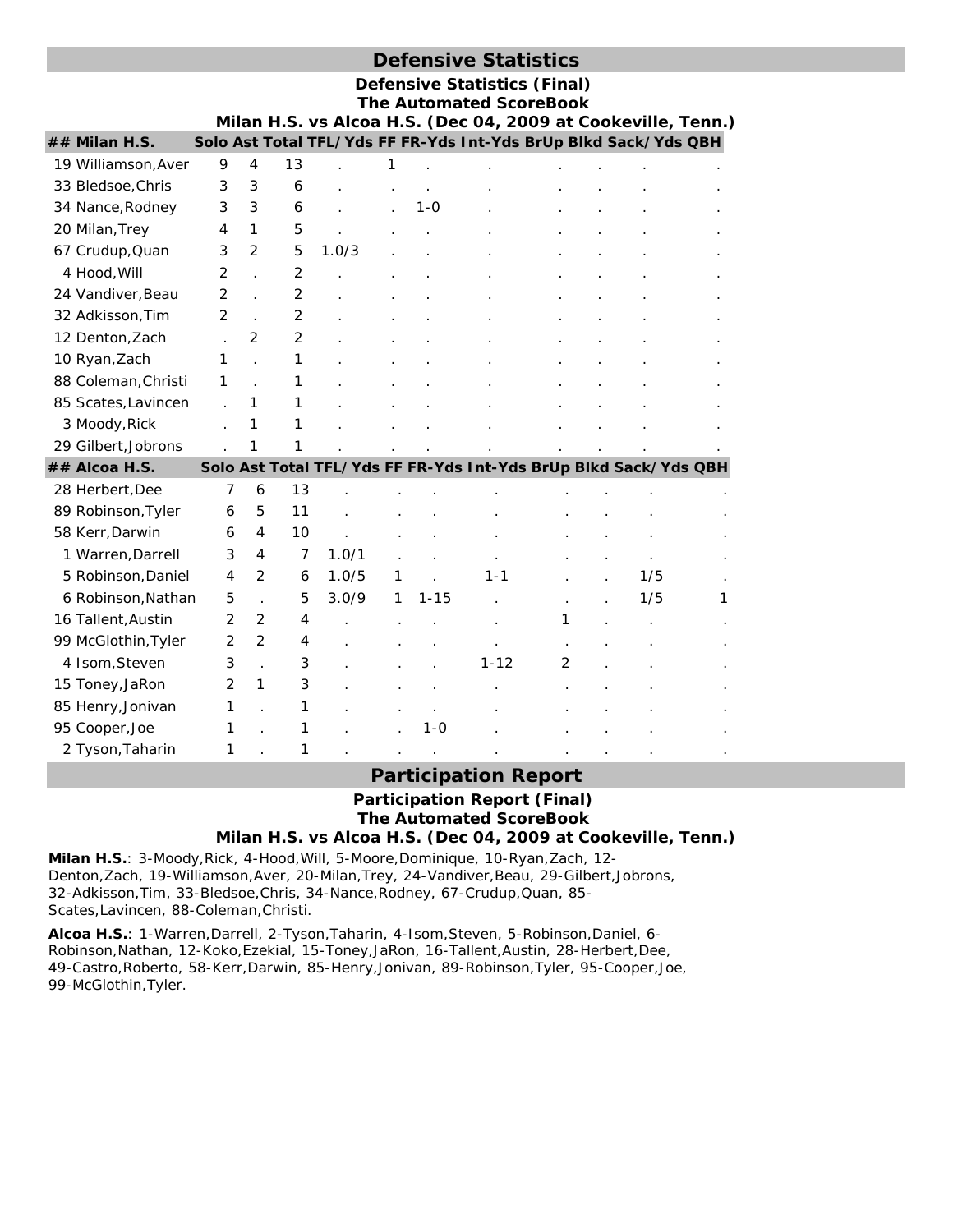**Box Score Box Score (Final) Milan H.S. vs Alcoa H.S. (Dec 04, 2009 at Cookeville, Tenn.)**

| Score by Quarters<br>1 2<br>34<br>Score                                                                                                                                                                                                                                                                                                                                      |
|------------------------------------------------------------------------------------------------------------------------------------------------------------------------------------------------------------------------------------------------------------------------------------------------------------------------------------------------------------------------------|
| $- -$<br>$0 \t 0 \t 0 \t - \t 0$<br>Milan H.S 0<br>$Record: (14-1)$<br>Alcoa H.S 7 7 0 7 - 21<br>$Record: (15-0)$                                                                                                                                                                                                                                                            |
| Scoring Summary:<br> lst 01:30 ALCOA - Toney,JaRon 1 yd run (Castro,Roberto kick), 1-1 0:03, MILAN 0 - ALCOA 7<br>2nd 11:49 ALCOA - Toney,JaRon 1 yd run (Castro,Roberto kick), 2-5 0:13, MILAN 0 - ALCOA 14<br>4th 04:28 ALCOA - Toney, JaRon 1 yd run (Castro, Roberto kick), 12-71 5:41, MILAN 0 - ALCOA 21                                                               |
| MILAN<br>ALCOA<br>FIRST DOWNS<br>9<br>11                                                                                                                                                                                                                                                                                                                                     |
| $RUSHES-YARDS$ (NET)<br>$46 - 88$<br>$40 - 171$<br>$PASSING YDS (NET)$<br>100<br>0<br>Passes Att-Comp-Int<br>$15 - 7 - 2$<br>$1 - 0 - 0$                                                                                                                                                                                                                                     |
| TOTAL OFFENSE PLAYS-YARDS<br>61-188<br>41-171<br>$0 - 0$<br>Fumble Returns-Yards<br>$1 - 15$<br>Punt Returns-Yards<br>$0 - 0$<br>$0 - 0$<br>Kickoff Returns-Yards<br>$4 - 56$<br>$1 - 37$                                                                                                                                                                                    |
| Interception Returns-Yards<br>$0 - 0$<br>$2 - 13$<br>Punts $(Number-Avq)$<br>$5 - 38.4$<br>$5 - 35.4$<br>Fumbles-Lost<br>$3 - 2$<br>$1 - 1$                                                                                                                                                                                                                                  |
| Penalties-Yards<br>$0 - 0$<br>$3 - 12$<br>Possession Time<br>27:58<br>20:02<br>Third-Down Conversions<br>7 of 17<br>$1$ of $6$<br>Fourth-Down Conversions<br>$2$ of $3$<br>$0$ of $0$                                                                                                                                                                                        |
| Red-Zone Scores-Chances<br>$0 - 1$<br>$3 - 4$<br>Sacks By: Number-Yards<br>$0 - 0$<br>$2 - 10$                                                                                                                                                                                                                                                                               |
| RUSHING: Milan H.S.-Gilbert, Jobrons 34-79; Williamson, Aver 6-19;<br>Adkisson,Tim 2-2; Nance,Rodney 1-2; Ryan,Zach 3-minus 14. Alcoa H.S.-Toney,JaRon<br>27-134; Tallent, Austin 5-25; Tyson, Taharin 6-15; Koko, Ezekial 1-0; TEAM 1-minus<br>3.                                                                                                                           |
| PASSING: Milan H.S.-Ryan, Zach 7-15-2-100. Alcoa H.S.-Tallent, Austin<br>$ 0-1-0-0$ .                                                                                                                                                                                                                                                                                        |
| RECEIVING: Milan H.S.-Moore, Dominique 2-51; Adkisson, Tim 2-29;<br>Vandiver, Beau 1-14; Williamson, Aver 1-3; Gilbert, Jobrons 1-3. Alcoa H.S.-.                                                                                                                                                                                                                            |
| INTERCEPTIONS: Milan H.S.-None. Alcoa H.S.-Isom, Steven 1-12;<br>Robinson, Daniel 1-1.                                                                                                                                                                                                                                                                                       |
| <b>FUMBLES:</b> Milan H.S.-Gilbert,Jobrons 2-1; Ryan,Zach 1-1. Alcoa<br>$H.S.-Tallent, Austin 1-1.$                                                                                                                                                                                                                                                                          |
| Stadium: Tucker Stadium<br>Attendance: 0<br>Kickoff time: 3:37 p.m End of Game: 5:43 p.m Total elapsed time: 2:06<br>Officials: Referee: Mike Hammontree; Umpire: Chris Holloway; Linesman: Randy Ingram;<br>Line judge: Bradley Neas; Back judge: Nathan Davis; Field judge: ECO Ricky Fann;<br>Scorer: Layman/Morris;<br>Temperature: 40<br>Wind: NNW at 7 Weather: Cloudy |
| Offensive MVP: #15 JaRon Toney (Alcoa)<br>Defensive MVP: #28 Dee Herbert (Alcoa)                                                                                                                                                                                                                                                                                             |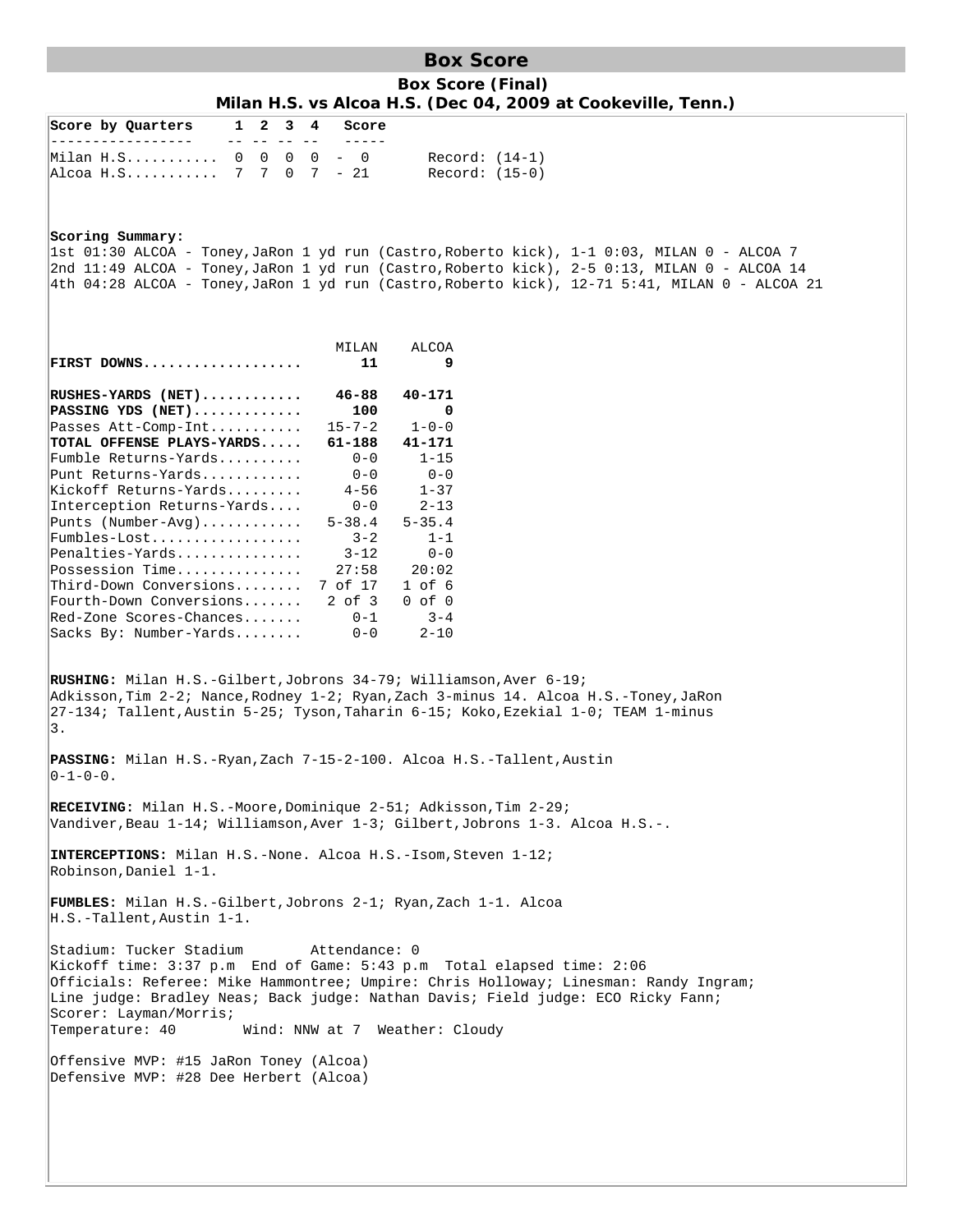```
 Milan H.S. vs Alcoa H.S. (Dec 04, 2009 at Cookeville, Tenn.) 
SACKS (UA-A): Milan H.S.-None. Alcoa H.S.-Robinson,Nathan 1-0; 
Robinson,Daniel 1-0. 
TACKLES (UA-A): Milan H.S.-Williamson,Aver 9-4; Nance,Rodney 3-3; 
Bledsoe, Chris 3-3; Milan, Trey 4-1; Crudup, Quan 3-2; Vandiver, Beau 2-0;
Adkisson,Tim 2-0; Hood,Will 2-0; Denton,Zach 0-2; Ryan,Zach 1-0; Coleman,Christi 
1-0; Scates,Lavincen 0-1; Moody,Rick 0-1; Gilbert,Jobrons 0-1. Alcoa 
H.S.-Herbert,Dee 7-6; Robinson,Tyler 6-5; Kerr,Darwin 6-4; Warren,Darrell 3-4; 
Robinson,Daniel 4-2; Robinson,Nathan 5-0; McGlothin,Tyler 2-2; Tallent,Austin 
2-2; Isom,Steven 3-0; Toney,JaRon 2-1; Henry,Jonivan 1-0; Cooper,Joe 1-0; 
Tyson,Taharin 1-0. 
Player participation:
Milan H.S.: 3-Moody,Rick, 4-Hood,Will, 5-Moore,Dominique, 10-Ryan,Zach, 12-Denton,Zach, 19-
Williamson,Aver, 20-Milan,Trey, 
24-Vandiver,Beau, 29-Gilbert,Jobrons, 32-Adkisson,Tim, 33-Bledsoe,Chris, 34-Nance,Rodney, 67-
Crudup,Quan, 85-Scates,Lavincen, 
88-Coleman,Christi. 
Alcoa H.S.: 1-Warren,Darrell, 2-Tyson,Taharin, 4-Isom,Steven, 5-Robinson,Daniel, 6-Robinson,Nathan, 
12-Koko,Ezekial, 
15-Toney,JaRon, 16-Tallent,Austin, 28-Herbert,Dee, 49-Castro,Roberto, 58-Kerr,Darwin, 85-
Henry,Jonivan, 89-Robinson,Tyler, 
95-Cooper,Joe, 99-McGlothin,Tyler.
```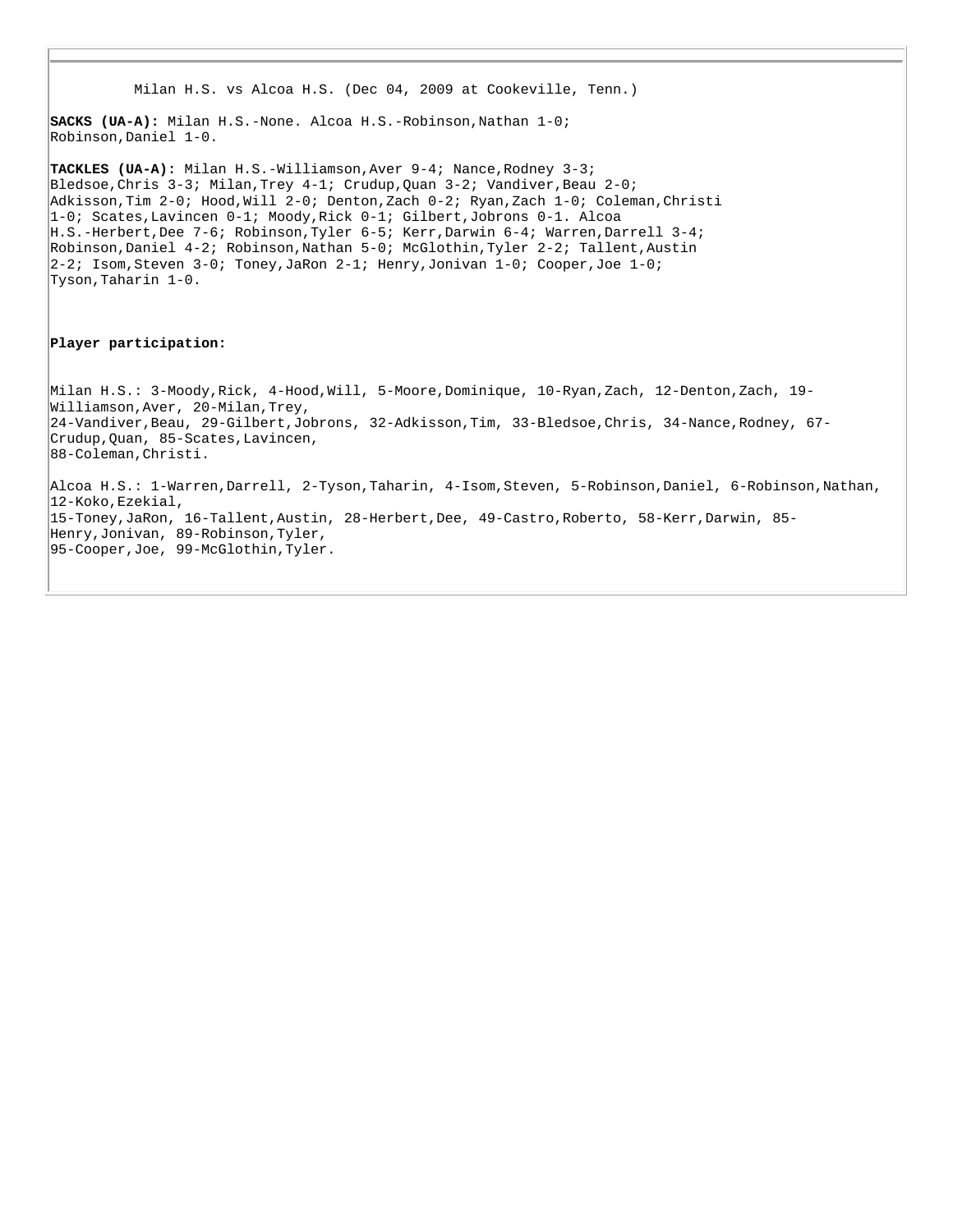# **Play-by-Play Summary**

#### **1st Quarter**

Milan 1-10 at Milan40 Change of possession, ALCOA ball on ALCOA40, 1st and 10. Castro,Roberto kickoff 52 yards to the MILAN8, Adkisson,Tim return 22 yards to the MILAN30 (Henry,Jonivan). Milan 1-10 at Milan30 MILAN H.S. drive start at 12:00. Milan 1-10 at Milan30 Ryan,Zach pass complete to Williamson,Aver for 3 yards to the MILAN33 (Herbert,Dee). Milan 2-7 at Milan33 Gilbert,Jobrons rush for 5 yards to the MILAN38 (Warren,Darrell). Milan 3-2 at Milan38 Gilbert,Jobrons rush for loss of 2 yards to the MILAN36 (Robinson,Nathan). Milan 4-4 at Milan36 Moody,Rick punt 36 yards to the ALCOA28, downed. Drive: 3 plays, 6 yards, TOP 02:07 Alcoa 1-10 at Alcoa28 ALCOA H.S. drive start at 09:53. Alcoa 1-10 at Alcoa28 Tyson,Taharin rush for no gain to the ALCOA28 (Williamson,Aver;Bledsoe,Chris). Alcoa 2-10 at Alcoa28 Tallent,Austin rush for 1 yard to the ALCOA29 (Hood,Will). Alcoa 3-9 at Alcoa29 Toney,JaRon rush for 3 yards to the ALCOA32 (Williamson,Aver). Alcoa 4-6 at Alcoa32 Robinson,Tyler punt 58 yards to the MILAN10, downed. Drive: 3 plays, 4 yards, TOP 02:09 Milan 1-10 at Milan10 MILAN H.S. drive start at 07:44. Milan 1-10 at Milan10 Gilbert,Jobrons rush for no gain to the MILAN10 (Robinson,Tyler). Milan 2-10 at Milan10 *PENALTY MILAN false start 5 yards to the MILAN5*. Milan 2-15 at Milan05 Williamson,Aver rush for 4 yards to the MILAN9 (Kerr,Darwin). Milan 3-11 at Milan09 Ryan, Zach pass complete to Moore, Dominique for 37 yards to the MILAN46, 1ST DOWN MILAN, out-of-bounds (Isom,Steven). Milan 1-10 at Milan46 Gilbert, Jobrons rush for 4 yards to the 50 yardline (Robinson, Tyler; Kerr, Darwin). Milan 2-6 at Milan50 Gilbert,Jobrons rush for no gain to the 50 yardline (Kerr,Darwin). Milan 3-6 at Milan50 Ryan, Zach pass incomplete to Vandiver, Beau, QB hurry by Robinson, Nathan. Milan 4-6 at Milan50 Moody,Rick punt 21 yards to the ALCOA29, downed. Drive: 6 plays, 40 yards, TOP 02:46 Alcoa 1-10 at Alcoa29 ALCOA H.S. drive start at 04:58. Alcoa 1-10 at Alcoa29 Toney,JaRon rush for 20 yards to the ALCOA49, **1ST DOWN ALCOA** (Milan,Trey). Alcoa 1-10 at Alcoa49 Toney,JaRon rush for 18 yards to the MILAN33, **1ST DOWN ALCOA** (Nance,Rodney). Alcoa 1-10 at Milan33 Toney,JaRon rush for 4 yards to the MILAN29 (Bledsoe,Chris). Alcoa 2-6 at Milan29 Tallent,Austin rush for 20 yards to the MILAN9, **1ST DOWN ALCOA** (Adkisson,Tim). Alcoa 1-G at Milan09 Toney,JaRon rush for 2 yards to the MILAN7 (Williamson,Aver). Alcoa 2-G at Milan07 Tallent,Austin rush for 2 yards to the MILAN5, fumble forced by Williamson,Aver, fumble by Tallent,Austin recovered by MILAN Nance,Rodney at MILAN5. Drive: 6 plays, 66 yards, TOP 02:46 Milan 1-10 at Milan05 MILAN H.S. drive start at 02:12. Milan 1-10 at Milan05 Williamson,Aver rush for 3 yards to the MILAN8 (Robinson,Tyler). Milan 2-7 at Milan08 Ryan,Zach pass intercepted by Isom,Steven at the MILAN13, Isom,Steven return 12 yards to the MILAN1 (Adkisson,Tim). Drive: 2 plays, 3 yards, TOP 00:39 Alcoa 1-G at Milan01 ALCOA H.S. drive start at 01:33. Alcoa 1-G at Milan01 Timeout Milan H.S., clock 01:33. Alcoa 1-G at Milan01 Toney,JaRon rush for 1 yard to the MILAN0, TOUCHDOWN, clock 01:30. Castro,Roberto kick attempt good. **Alcoa H.S. 7, Milan H.S. 0** Drive: 1 plays, 1 yards, TOP 00:03 Castro,Roberto kickoff 53 yards to the MILAN7, Milan,Trey return 17 yards to the MILAN24 (Robinson,Daniel). Milan 1-10 at Milan24 MILAN H.S. drive start at 01:30. Milan 1-10 at Milan24 Gilbert, Jobrons rush for 4 yards to the MILAN28 (Robinson, Nathan). Milan 2-6 at Milan28 Gilbert,Jobrons rush for 2 yards to the MILAN30 (Warren,Darrell;McGlothin,Tyler). Milan 3-4 at Milan30 Ryan,Zach sacked for loss of 5 yards to the MILAN25 (Robinson,Daniel), fumble by Ryan,Zach recovered by ALCOA Robinson, Nathan at MILAN20, Robinson, Nathan for 15 yards to the MILAN5 (Ryan, Zach). Drive: 3 plays, minus 4 yards, TOP 01:28 Alcoa 1-G at Milan05 ALCOA H.S. drive start at 00:02, ALCOA ball on MILAN5.

Alcoa 1-G at Milan05 Toney,JaRon rush for 2 yards to the MILAN3 (Nance,Rodney).

Drive: 1 plays, 2 yards, TOP 00:13

**Alcoa H.S. 7, Milan H.S. 0**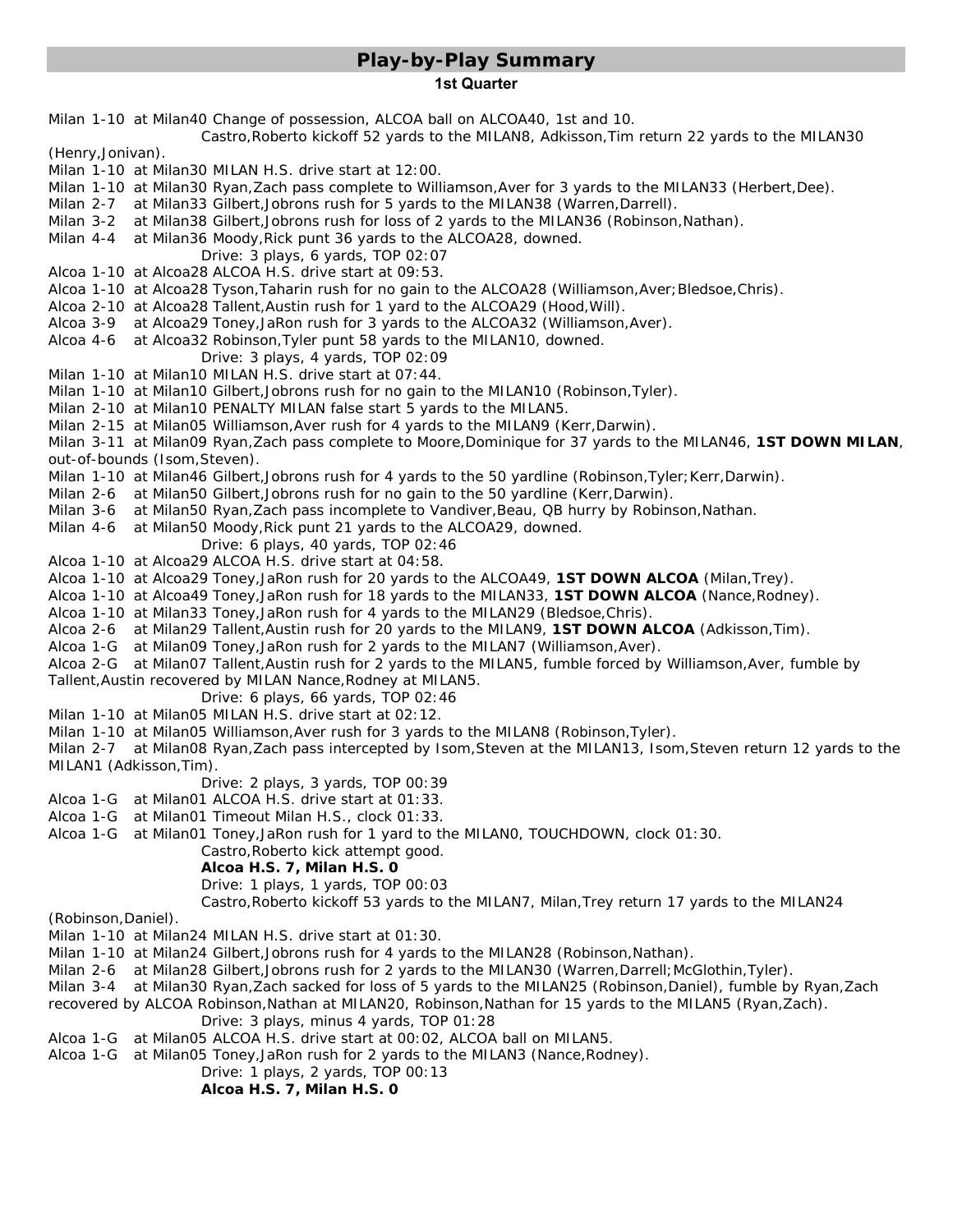#### **2nd Quarter**

Alcoa 2-G at Milan03 Start of 2nd quarter, clock 12:00.

Alcoa 2-G at Milan03 Tallent,Austin pass incomplete to Robinson,Tyler, *PENALTY MILAN pass interference 2 yards to the MILAN1*, NO PLAY.

Alcoa 2-G at Milan01 Toney,JaRon rush for 1 yard to the MILAN0, TOUCHDOWN, clock 11:49.

Castro,Roberto kick attempt good.

#### **Alcoa H.S. 14, Milan H.S. 0**

Drive: 2 plays, 5 yards, TOP 00:13

Castro,Roberto kickoff 38 yards to the MILAN22, Nance,Rodney return 17 yards to the MILAN39

(Tallent,Austin).

Milan 1-10 at Milan39 MILAN H.S. drive start at 11:49.

Milan 1-10 at Milan39 Gilbert,Jobrons rush for 7 yards to the MILAN46 (Kerr,Darwin).

- Milan 2-3 at Milan46 Gilbert,Jobrons rush for 8 yards to the ALCOA46, **1ST DOWN**
- **MILAN** (Tallent, Austin; Herbert, Dee).
- Milan 1-10 at Alcoa46 Gilbert, Jobrons rush for 2 yards to the ALCOA44 (Robinson, Tyler; Kerr, Darwin).

Milan 2-8 at Alcoa44 Gilbert,Jobrons rush for loss of 2 yards to the ALCOA46, fumble forced by Robinson,Nathan,

- fumble by Gilbert,Jobrons recovered by MILAN Ryan,Zach at ALCOA47.
- Milan 3-11 at Alcoa47 Ryan,Zach pass incomplete to Moore,Dominique (Isom,Steven).
- Milan 4-11 at Alcoa47 Moody,Rick punt 47 yards to the ALCOA0, touchback.
	- Drive: 5 plays, 14 yards, TOP 02:19
- Alcoa 1-10 at Alcoa20 ALCOA H.S. drive start at 09:30.
- Alcoa 1-10 at Alcoa20 Toney,JaRon rush for 2 yards to the ALCOA22 (Bledsoe,Chris;Crudup,Quan).
- Alcoa 2-8 at Alcoa22 Tallent,Austin pass incomplete to Robinson,Tyler.
- Alcoa 3-8 at Alcoa22 Tallent,Austin rush for no gain to the ALCOA22 (Crudup,Quan).
- Alcoa 4-8 at Alcoa22 Robinson,Tyler punt 19 yards to the ALCOA41, downed.
	- Drive: 3 plays, 2 yards, TOP 01:20
- Milan 1-10 at Alcoa41 MILAN H.S. drive start at 08:10.
- Milan 1-10 at Alcoa41 Gilbert,Jobrons rush for 4 yards to the ALCOA37 (Herbert,Dee).
- Milan 2-6 at Alcoa37 Williamson, Aver rush for 4 yards to the ALCOA33 (Herbert, Dee; Robinson, Tyler).<br>Milan 3-2 at Alcoa33 Gilbert, Jobrons rush for 1 yard to the ALCOA32 (Warren, Darrell; Kerr, Darwin).
- at Alcoa33 Gilbert,Jobrons rush for 1 yard to the ALCOA32 (Warren,Darrell;Kerr,Darwin).
- Milan 4-1 at Alcoa32 Gilbert,Jobrons rush for 2 yards to the ALCOA30, **1ST DOWN**

**MILAN** (Tallent,Austin;Robinson,Daniel).

- Milan 1-10 at Alcoa30 Gilbert,Jobrons rush for loss of 1 yard to the ALCOA31 (Warren,Darrell).
- Milan 2-11 at Alcoa31 Gilbert,Jobrons rush for 1 yard to the ALCOA30 (Toney,JaRon).
- Milan 3-10 at Alcoa30 Ryan,Zach pass complete to Vandiver,Beau for 14 yards to the ALCOA16, **1ST DOWN MILAN** (Isom,Steven).
- Milan 1-10 at Alcoa16 Gilbert,Jobrons rush for 3 yards to the ALCOA13 (Robinson,Tyler).
- Milan 2-7 at Alcoa13 Gilbert,Jobrons rush for no gain to the ALCOA13 (Kerr,Darwin).
- Milan 3-7 at Alcoa13 Nance,Rodney rush for 2 yards to the ALCOA11 (Herbert,Dee).
- Milan 4-5 at Alcoa11 Timeout Milan H.S., clock 03:20.
- Milan 4-5 at Alcoa11 Ryan,Zach pass incomplete to Moore,Dominique.
	- Drive: 11 plays, 30 yards, TOP 04:55
- Alcoa 1-10 at Alcoa11 ALCOA H.S. drive start at 03:15.
- Alcoa 1-10 at Alcoa11 Toney,JaRon rush for 2 yards to the ALCOA13 (Williamson,Aver).
- Alcoa 2-8 at Alcoa13 Toney,JaRon rush for 5 yards to the ALCOA18 (Williamson,Aver).
- Alcoa 3-3 at Alcoa18 Tallent, Austin rush for 2 yards to the ALCOA20 (Williamson, Aver; Nance, Rodney).
- Alcoa 4-1 at Alcoa20 Timeout Alcoa H.S., clock 01:37.
- Alcoa 4-1 at Alcoa20 Timeout Milan H.S., clock 01:37.
- Alcoa 4-1 at Alcoa20 Timeout Alcoa H.S., clock 01:37.
- Alcoa 4-1 at Alcoa20 Robinson,Tyler punt 39 yards to the MILAN41, downed. Drive: 3 plays, 9 yards, TOP 01:38
- Milan 1-10 at Milan41 MILAN H.S. drive start at 01:37.
- Milan 1-10 at Milan41 Ryan,Zach sacked for loss of 5 yards to the MILAN36 (Robinson,Nathan).
- Milan 2-15 at Milan36 Williamson,Aver rush for 4 yards to the MILAN40 (Robinson,Tyler).
- Milan 3-11 at Milan40 Ryan,Zach pass incomplete to Vandiver,Beau.
- Milan 4-11 at Milan40 Moody,Rick punt 49 yards to the ALCOA11, downed.
- Drive: 3 plays, minus 1 yards, TOP 01:33
- Alcoa 1-10 at Alcoa11 ALCOA H.S. drive start at 00:04.
- Alcoa 1-10 at Alcoa11 TEAM rush for loss of 3 yards to the ALCOA8.
	- Drive: 1 plays, minus 3 yards, TOP 00:04

**Alcoa H.S. 14, Milan H.S. 0**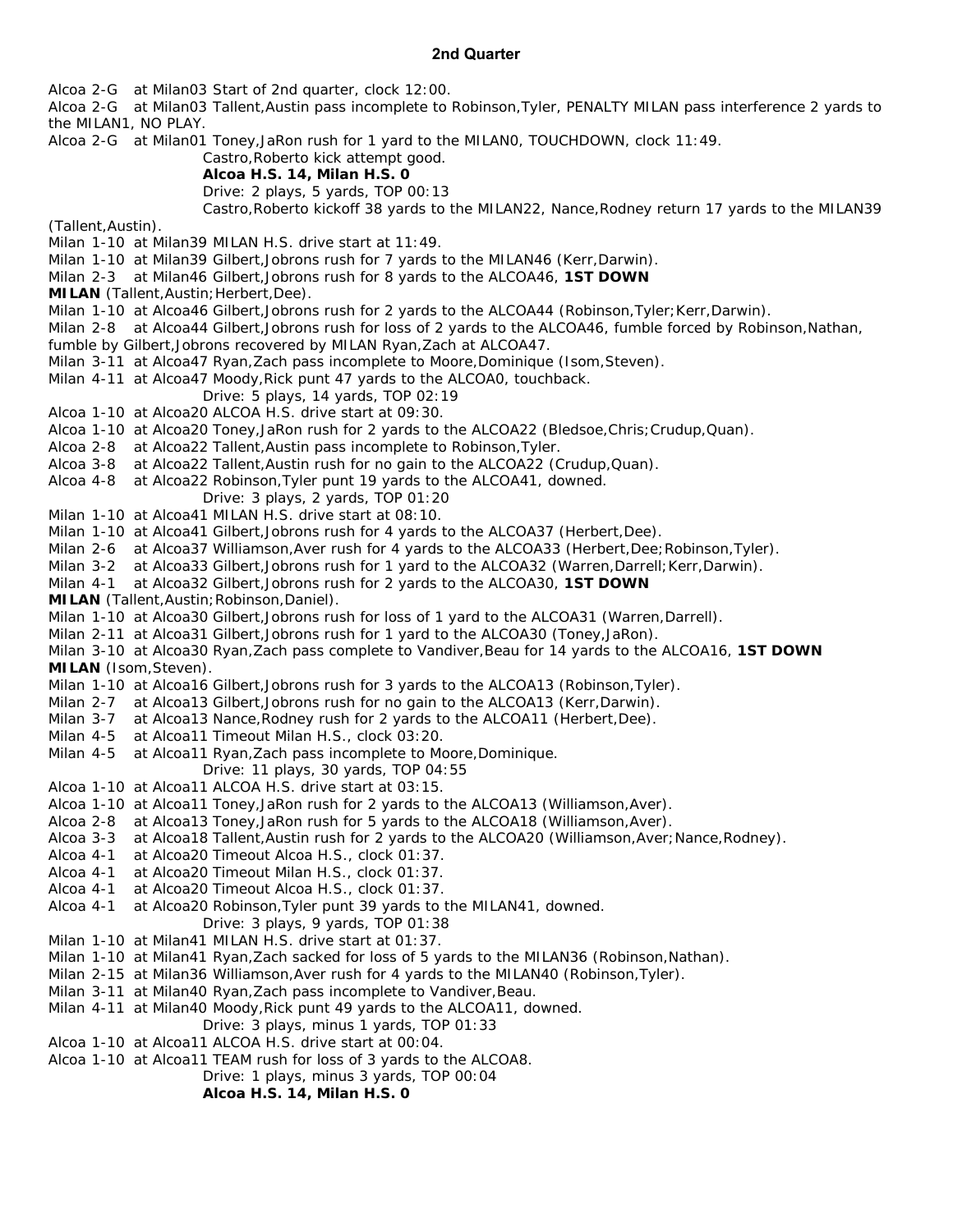#### **3rd Quarter**

Alcoa 2-13 at Alcoa08 Start of 3rd quarter, clock 12:00.

Alcoa 2-13 at Alcoa08 Change of possession, MILAN ball on MILAN40, 1st and 10.

- Drive: 1 plays, minus 3 yards, TOP 00:04
- Milan 1-10 at Milan40 MILAN H.S. drive start at 12:00.

 Moody,Rick kickoff 59 yards to the ALCOA1, Toney,JaRon return 37 yards to the ALCOA38 (Moody,Rick;Nance,Rodney).

Alcoa 1-10 at Alcoa38 ALCOA H.S. drive start at 12:00.

Alcoa 1-10 at Alcoa38 Toney,JaRon rush for 5 yards to the ALCOA43 (Bledsoe,Chris).

- Alcoa 2-5 at Alcoa43 Tyson,Taharin rush for 7 yards to the 50 yardline, **1ST DOWN ALCOA** (Vandiver,Beau).
- Alcoa 1-10 at Alcoa50 Toney,JaRon rush for 1 yard to the MILAN49 (Williamson,Aver).
- Alcoa 2-9 at Milan49 Toney,JaRon rush for 4 yards to the MILAN45 (Coleman,Christi).
- Alcoa 3-5 at Milan45 Toney,JaRon rush for 1 yard to the MILAN44 (Bledsoe,Chris).
- Alcoa 4-4 at Milan44 Robinson,Tyler punt 33 yards to the MILAN11, downed.
- Drive: 5 plays, 18 yards, TOP 03:09
- Milan 1-10 at Milan11 MILAN H.S. drive start at 08:51.
- Milan 1-10 at Milan11 Gilbert,Jobrons rush for no gain to the MILAN11 (Kerr,Darwin).
- Milan 2-10 at Milan11 Ryan,Zach pass complete to Adkisson,Tim for 11 yards to the MILAN22, **1ST DOWN MILAN** (Toney,JaRon).
- Milan 1-10 at Milan22 Gilbert, Jobrons rush for 6 yards to the MILAN28 (Kerr, Darwin; Herbert, Dee).
- Milan 2-4 at Milan28 Gilbert,Jobrons rush for 2 yards to the MILAN30 (Robinson,Tyler).
- Milan 3-2 at Milan30 Williamson,Aver rush for 3 yards to the MILAN33, **1ST DOWN MILAN** (Robinson,Nathan).
- Milan 1-10 at Milan33 Adkisson,Tim rush for 2 yards to the MILAN35 (Herbert,Dee;Toney,JaRon).
- Milan 2-8 at Milan35 Gilbert,Jobrons rush for no gain to the MILAN35 (Robinson,Tyler).
- Milan 3-8 at Milan35 Ryan,Zach pass complete to Adkisson,Tim for 18 yards to the ALCOA47, **1ST DOWN MILAN** (Tallent,Austin).
- Milan 1-10 at Alcoa47 Williamson, Aver rush for 1 yard to the ALCOA46 (Herbert, Dee; Robinson, Tyler).

Milan 2-9 at Alcoa46 Ryan, Zach pass incomplete to Vandiver, Beau (Isom, Steven).

Milan 3-9 at Alcoa46 Ryan,Zach pass complete to Moore,Dominique for 14 yards to the ALCOA32, **1ST DOWN MILAN** (Isom,Steven).

- Milan 1-10 at Alcoa32 Gilbert, Jobrons rush for 3 yards to the ALCOA29 (Herbert, Dee; Warren, Darrell).
- Milan 2-7 at Alcoa29 Gilbert,Jobrons rush for 5 yards to the ALCOA24 (Herbert,Dee).
- Milan 3-2 at Alcoa24 Gilbert,Jobrons rush for 3 yards to the ALCOA21, **1ST DOWN MILAN** (Tyson,Taharin).
- Milan 1-10 at Alcoa21 Gilbert,Jobrons rush for loss of 3 yards to the ALCOA24, fumble by Gilbert,Jobrons recovered by ALCOA Cooper,Joe at ALCOA22.
	- Drive: 15 plays, 67 yards, TOP 06:31
- Alcoa 1-10 at Alcoa22 ALCOA H.S. drive start at 02:20.
- Alcoa 1-10 at Alcoa22 Tyson,Taharin rush for 2 yards to the ALCOA24 (Hood,Will).
- Alcoa 2-8 at Alcoa24 Toney,JaRon rush for loss of 3 yards to the ALCOA21 (Crudup,Quan), *PENALTY ALCOA holding declined*.
- Alcoa 3-11 at Alcoa21 Toney, JaRon rush for 4 yards to the ALCOA25 (Nance, Rodney; Denton, Zach).
- Alcoa 4-7 at Alcoa25 Robinson,Tyler punt 28 yards to the MILAN47, downed.
	- Drive: 3 plays, 3 yards, TOP 01:58
- Milan 1-10 at Milan47 MILAN H.S. drive start at 00:22.

Milan 1-10 at Milan47 Gilbert,Jobrons rush for 6 yards to the ALCOA47 (Warren,Darrell).

Drive: 1 plays, 6 yards, TOP 02:13

**Alcoa H.S. 14, Milan H.S. 0**